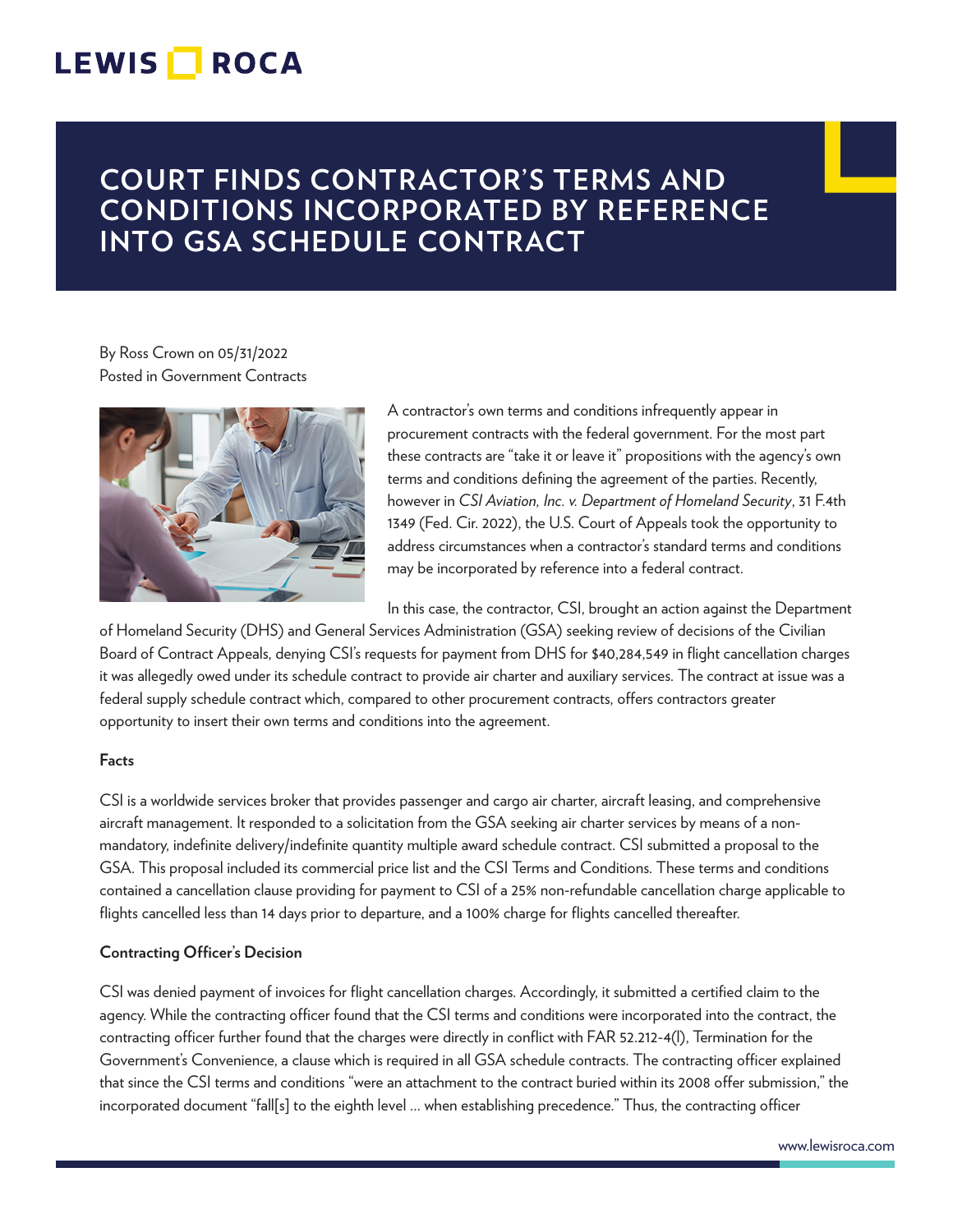# LEWIS **NOCA**

## **Court Finds Contractor's Terms and Conditions Incorporated by Reference into GSA Schedule Contract**

decided that the termination clause took precedence over CSI's terms and conditions and denied the claim.

#### **Rulings on Appeal**

CSI appealed the contracting officer's decision to the CBCA and the Board found, on summary judgment, that the schedule contract did not incorporate the CSI terms and conditions by reference. Next, CSI appealed the Board's ruling to the Federal Circuit. The court defined the issue on appeal as a question of law as to whether the CSI terms and conditions are incorporated by reference into the schedule contract.

Before discussing the issue on appeal, the Federal Circuit provided a nutshell primer on the Federal Supply Schedule. Under this program, the GSA "acts as the contracting agent for the federal government" and negotiates "base contracts with suppliers of commercial products and services." These schedule contracts streamline the acquisition process for federal agencies. Instead of "evaluating prices head to head ... in a competitive environment," said the court, the GSA assesses pricing "as it relates to [the offeror's] commercial selling practices." An offeror submits a completed commercial sales practices sheet along with supporting documentation that discloses commercial pricing, market participants, sell price, and terms and conditions for the offeror's "most favored customer" in a competitive environment. Relying on this information and in accordance with the FAR, a GSA contracting officer determines whether the pricing is "fair and reasonable" not as it relates to the competitive environment but "as it relates to [the offeror's] commercial selling practices."

The court defined incorporation by reference as providing a method for integrating material from various documents into a host document by citing such material in a manner that makes clear that the material is effectively part of the host document as if it were explicitly contained therein. To incorporate material by reference, "the incorporating contract must use language that is express and clear, so as to leave no ambiguity about the identity of the document being referenced, nor any reasonable doubt about the fact that the referenced document is being incorporated into the contract." In other words, "the language used in a contract to incorporate extrinsic material by reference must explicitly, or at least precisely, identify the written material being incorporated and must clearly communicate that the purpose of the reference is to incorporate the referenced material into the contract (rather than merely to acknowledge that the referenced material is relevant to the contract, e.g., as background law or negotiating history)."

Turning to the facts of the case, the court said the proper inquiry is whether the schedule contract employs express and clear language, "so as to leave no ambiguity about the identity of the document being referenced, nor any reasonable doubt about the fact that the referenced document is being incorporated into the contract." Applying this test, the court found that the subject contract, through the incorporated offer, unambiguously identifies the CSI terms and conditions and specifies that such terms and conditions will apply to all operations and therefore the contract incorporates these provisions by reference.

The court reversed the CBCA and sent the case back to the Board for further proceedings consistent with the ruling on appeal. The Federal Circuit further noted however, that it does not foreclose the possibility of the Board finding the CSI terms and conditions inapplicable for some other reason or that the cancellation provision is inconsistent with other provisions in the contract, such as the termination clause.